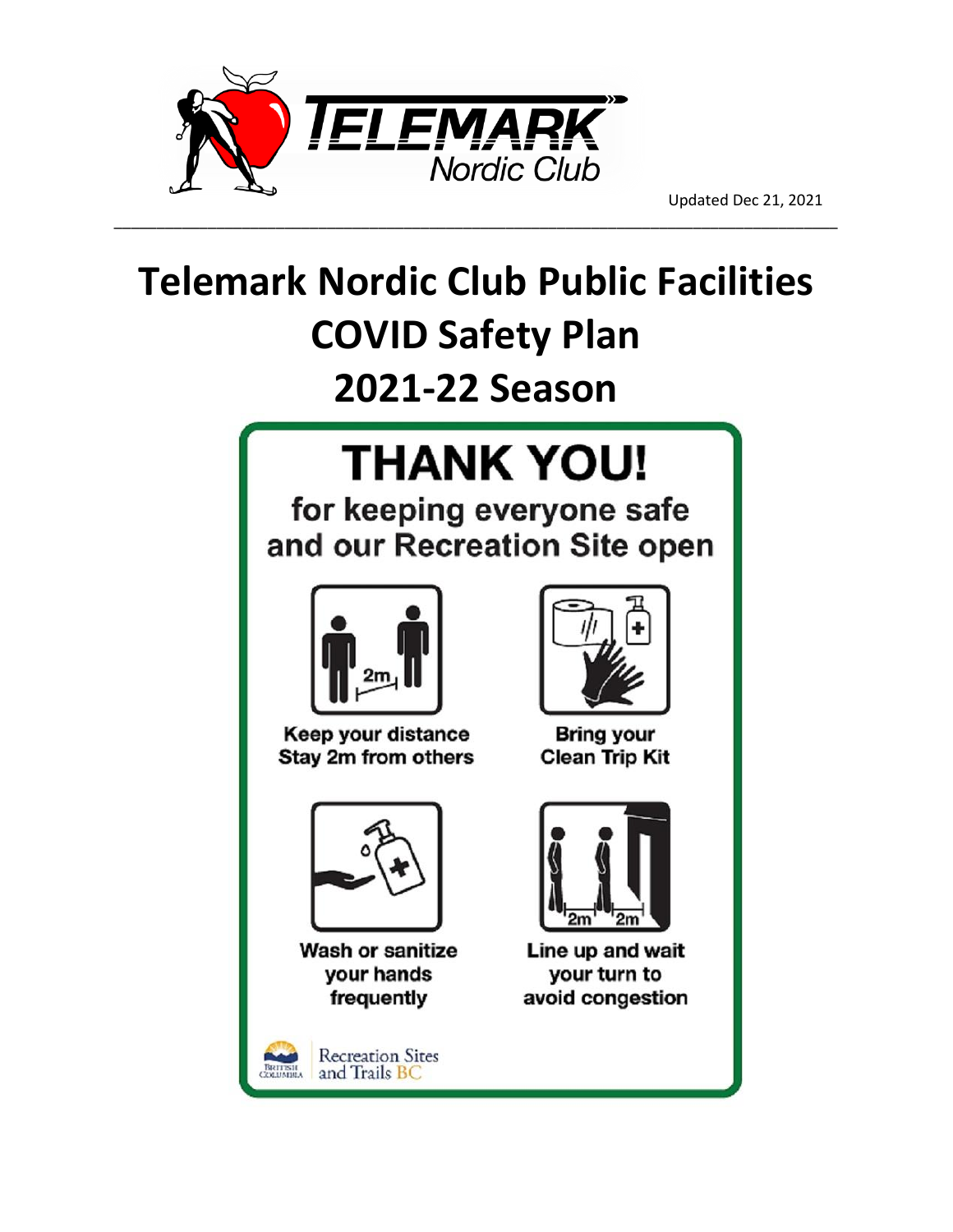

#### **Overview**

The Telemark Nordic Club plans to operate our ski and snowshoe facilities and run our programs this winter following the guidelines and direction set out by the BC Government and the Provincial Health Officer as well as the recommendations of our sport governing bodies for 'Return to Sport' to mitigate for COVID-19 and all communicable disease. Telemark operates its facilities as a recreation site in partnership with Recreation Sites and Trails BC and will also follow their guidelines/recommendations and use some of their standard signage. There will be many operational differences this season because of the COVID-19 pandemic. These changes are outlined in this safety plan.

\_\_\_\_\_\_\_\_\_\_\_\_\_\_\_\_\_\_\_\_\_\_\_\_\_\_\_\_\_\_\_\_\_\_\_\_\_\_\_\_\_\_\_\_\_\_\_\_\_\_\_\_\_\_\_\_\_\_\_\_\_\_\_\_\_\_\_\_\_\_\_\_\_\_\_\_\_\_\_\_\_\_\_\_\_

The health and safety of our members, visitors, staff, and the entire community is our highest priority at the Telemark Nordic Club. Our Board of Directors, staff and volunteers are working hard to make sure we can all enjoy skiing and snowshoeing this winter as a safe, healthy, outdoor activity. The measures in this safety plan are meant to reduce the risk of person-toperson transmission of communicable disease (including COVID-19) while allowing for the enjoyment of Telemark as a recreation facility.

We understand that things will be a little different again this year, but we know we will still have amazing skiing and snowshoeing. Please read and follow the protocols and directions in this safety plan. Help us to keep Telemark open and safe this winter.

# **General**

- Telemark will follow all Provincial Health Orders as well as Interior Health Authority measures and ViaSport sport specific guidance.
- All users of Telemark are asked to do a [BC Self Assessment Health Check](https://bc.thrive.health/covid19/en) before coming to Telemark. If you feel sick or have any cold or flu like symptoms. Please stay at home.
- Follow the direction of Telemark staff and volunteers who will be helping to enforce this safety plan.
- Follow the directions on all signage.
- Follow all barriers and traffic flow indicators.
- Practice physical distancing by staying at least 2 metres from others whether inside or outside.
- If you cannot stay 2m away wear a mask.
- Wearing a mask suitable for helping to prevent the spread of communicable disease is mandatory inside all public buildings as per provincial health order. This applies to everyone age 5yrs+. Buffs/neck tubes or face shields are NOT considered masks. Mask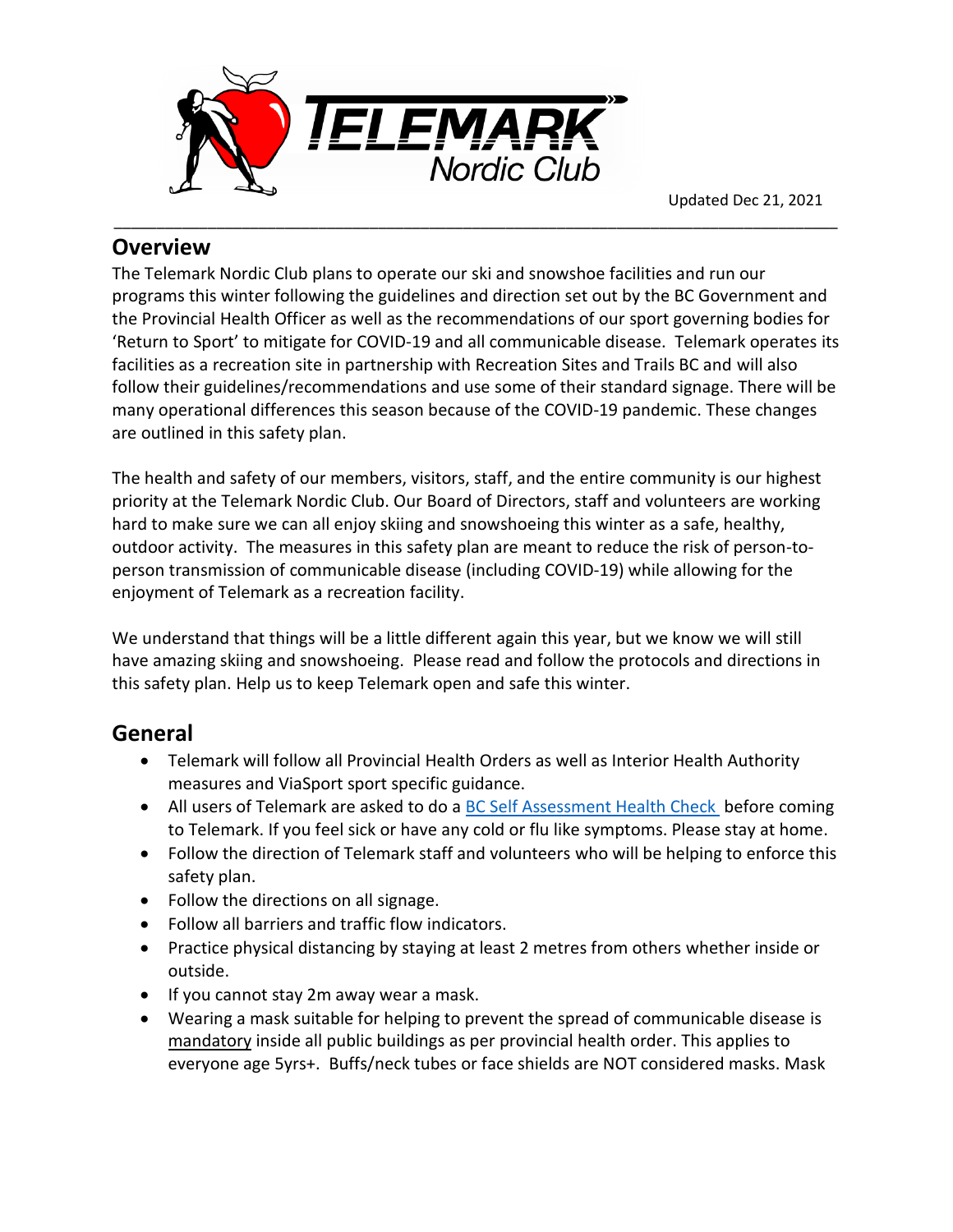

must have at least two layers. Masks will be available for those who do not have one. Please bring your own mask to minimize waste.

• Practice good hygiene and wash or sanitize your hands frequently especially when entering buildings. Telemark will provide Sanitizer but please bring your own as well.

\_\_\_\_\_\_\_\_\_\_\_\_\_\_\_\_\_\_\_\_\_\_\_\_\_\_\_\_\_\_\_\_\_\_\_\_\_\_\_\_\_\_\_\_\_\_\_\_\_\_\_\_\_\_\_\_\_\_\_\_\_\_\_\_\_\_\_\_\_\_\_\_\_\_\_\_\_\_\_\_\_\_\_\_\_

- Be prepared Bring your own 'clean trip kit' (equipment, food, water, sanitizer, mask).
- You are responsible for your own safety. Please manage your own risk.
- Please do not stay longer than you need to ski or snowshoe.
	- GET IN SKI or SNOWSHOE GET OUT
- XC skiing and snowshoeing are wonderful, healthy, outdoor activities that are naturally physically distancing. Please enjoy your visit.

#### **Vaccination Policy**

- The Telemark Nordic Club recommends that all users of our facilities are double vaccinated to provide the best protection against COVID for everyone.
- Proof of vaccination is NOT required for users of the trails or facilities.
- Proof of vaccination is NOT required for all adult program participants 22yrs+. This includes Masters' programs and public lessons.
- Proof of vaccination is NOT required for all youth program participants 21yrs and under.
- Proof of vaccination is NOT required for all those who help to deliver youth programs. This includes coaches, officials, team managers, and volunteers.
- Additionally, all staff having contact with the public or other staff will be fully vaccinated.

#### **Parking Lot**

- Stay in your car until you can give others 2m of space.
- You can use your vehicle to stay warm and change into and out of ski clothes.
- Please do not linger or socialize in the parking lot before or after your ski/snowshoe.
- Flow of traffic from the day lodge to the parking area will be directed by fencing and signage to promote physical distancing.

#### **Contact Tracing**

Keeping track of all contacts is no longer a public health requirement at Telemark but contact tracing is still an important public health tool. To aid in contact tracing Telemark will be keeping track of facility visitation as we are able.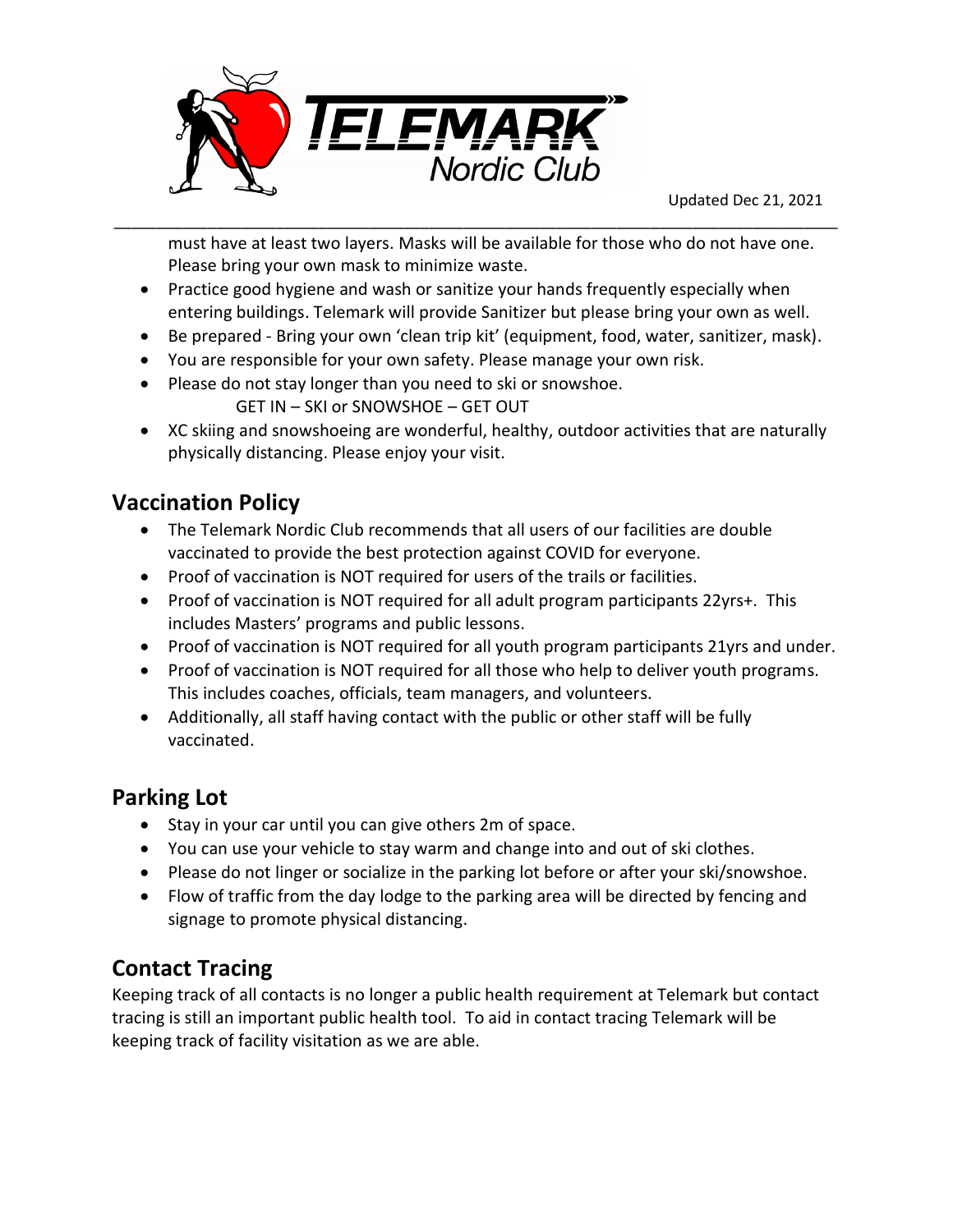

• Season pass cards have a unique RFID tag and will be scanned to record your visit to Telemark. Please always carry your season pass card and please always pass by the automatic scanning station in front of the lodge.

\_\_\_\_\_\_\_\_\_\_\_\_\_\_\_\_\_\_\_\_\_\_\_\_\_\_\_\_\_\_\_\_\_\_\_\_\_\_\_\_\_\_\_\_\_\_\_\_\_\_\_\_\_\_\_\_\_\_\_\_\_\_\_\_\_\_\_\_\_\_\_\_\_\_\_\_\_\_\_\_\_\_\_\_\_

- Visitors are encouraged to use our new Shopify online shop to purchase day passes, rentals and more. This will help to keep track of people for contact tracing and will also help to reduce the need to come inside the day lodge.
- We will not require a contact tracing guest book to be signed by day users.

# **Online Shopping**

- Telemark has started an online shop using Shopify. People are encouraged to use the online shop for day passes, rentals and lessons. This will help to reduce the need to come inside the day lodge.
- In-person purchase is still available inside the day lodge as needed
- If you have purchased rentals online, you can go directly to the rental room without checking in at our day lodge upstairs counter.

# **Day Lodge - Upstairs**

- The upstairs of the day lodge will remain open to the public for season pass pick up and the sale of day passes, rentals, wax supplies, snacks etc.
- The day lodge will not be open to eat lunch, warm-up, socialize or dress. Most tables and chairs will be removed to facilitate this.
- Storage of personal belongings will not be allowed in the day lodge.
- Occupancy at any one time will be restricted to 12 public users plus staff and volunteer ski school instructors to a max of 20 people or 1/3 capacity.
- Masks are mandatory inside the day lodge for all person 5yrs+.
- One-way traffic flow will be directed with barriers and signage to facilitate physical distancing.
- Entrance to the upstairs of the day lodge will be through the secondary back door via the west side of the covered deck.
- Exit will be through the main front door and the main rear door. The exit doors will be locked to allow exit but prevent entrance.
- Common touch points such as doors, pens, POS pin pad etc will be cleaned and sanitized regularly throughout the day.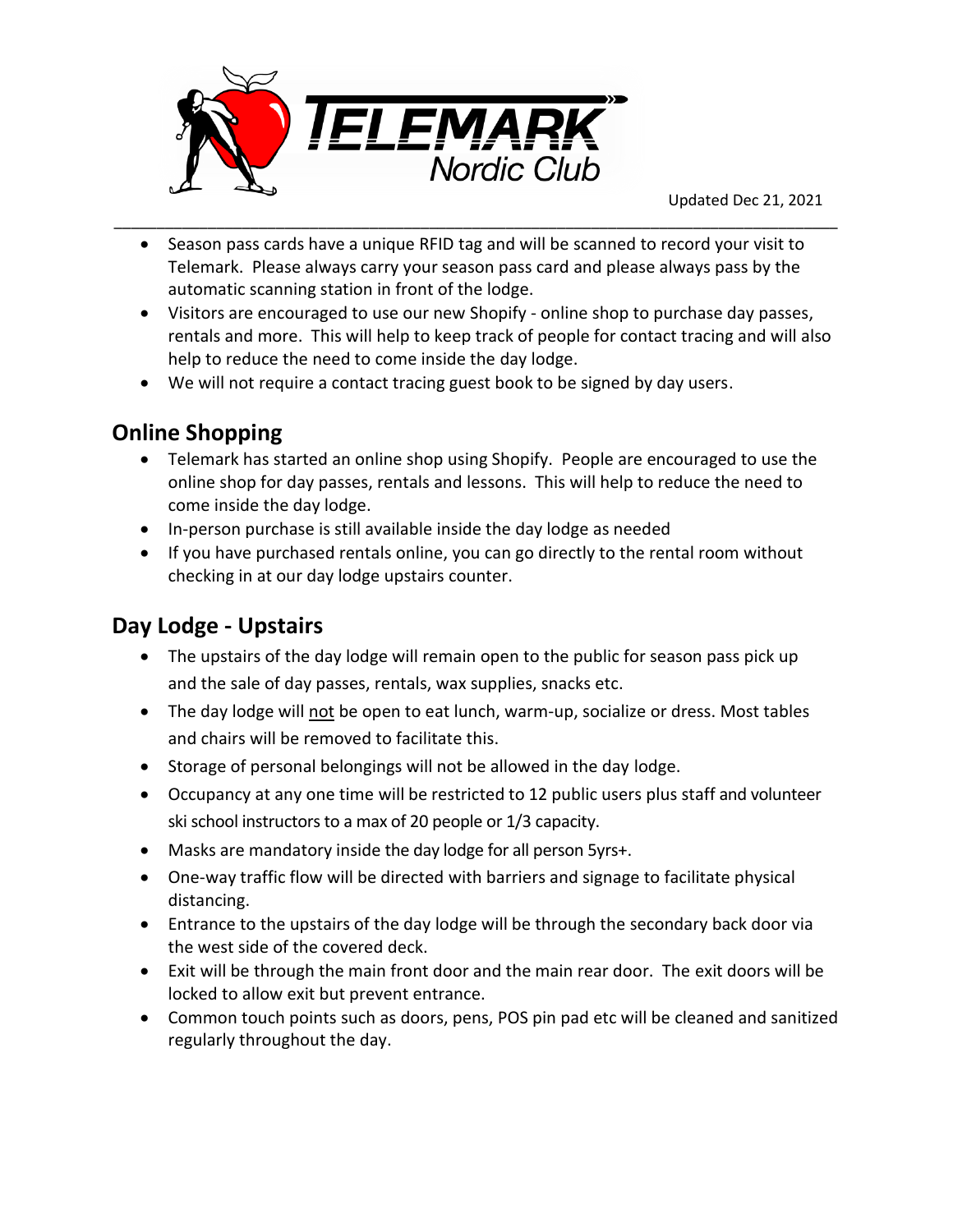

#### **Day Lodge – Downstairs**

- The downstairs of the day lodge will be open for rental pick up only.
- Occupancy will be restricted to 8 people plus staff up to a maximum of 13 people.

\_\_\_\_\_\_\_\_\_\_\_\_\_\_\_\_\_\_\_\_\_\_\_\_\_\_\_\_\_\_\_\_\_\_\_\_\_\_\_\_\_\_\_\_\_\_\_\_\_\_\_\_\_\_\_\_\_\_\_\_\_\_\_\_\_\_\_\_\_\_\_\_\_\_\_\_\_\_\_\_\_\_\_\_\_

- Masks are mandatory inside the downstairs of the day lodge for all persons 5yrs+.
- One-way traffic flow will be directed with barriers and signage to facilitate physical distancing.
- Entrance to the downstairs of the day lodge will be though the right door with exit through the left door.
- Common touch points such as doors, pens, benches etc. will be cleaned and sanitized regularly throughout the day.

#### **Washrooms**

- The main washroom building will remain open to public use.
- Telemark is not able to fully regulate washroom use. People should follow all signage and be aware of their responsibility to manage their own risk.
- Occupancy will be restricted to 4 people in each washroom.
- Telemark will clean and sanitize the washroom touch points at least 4 times daily and keep a daily record.
- Supplies will be made available for people to sanitize and clean the facilities themselves.

#### **Other Out-buildings**

• Other outbuildings including the biathlon fort, timing shed and garages will also have restrictions on the number of occupants. These will be posted on the buildings as needed.

#### **Rentals**

- Telemark will offer rental ski equipment and snowshoes.
- Rental pick-up will be in the rental room (downstairs of the day lodge).
- One-way traffic flow will be marked with signage and barriers.
- Rentals drop off will be in a designated place outside the day lodge so that entrance back into the day lodge is not required.
- Rental equipment will be cleaned and sanitized between uses as needed and overnight.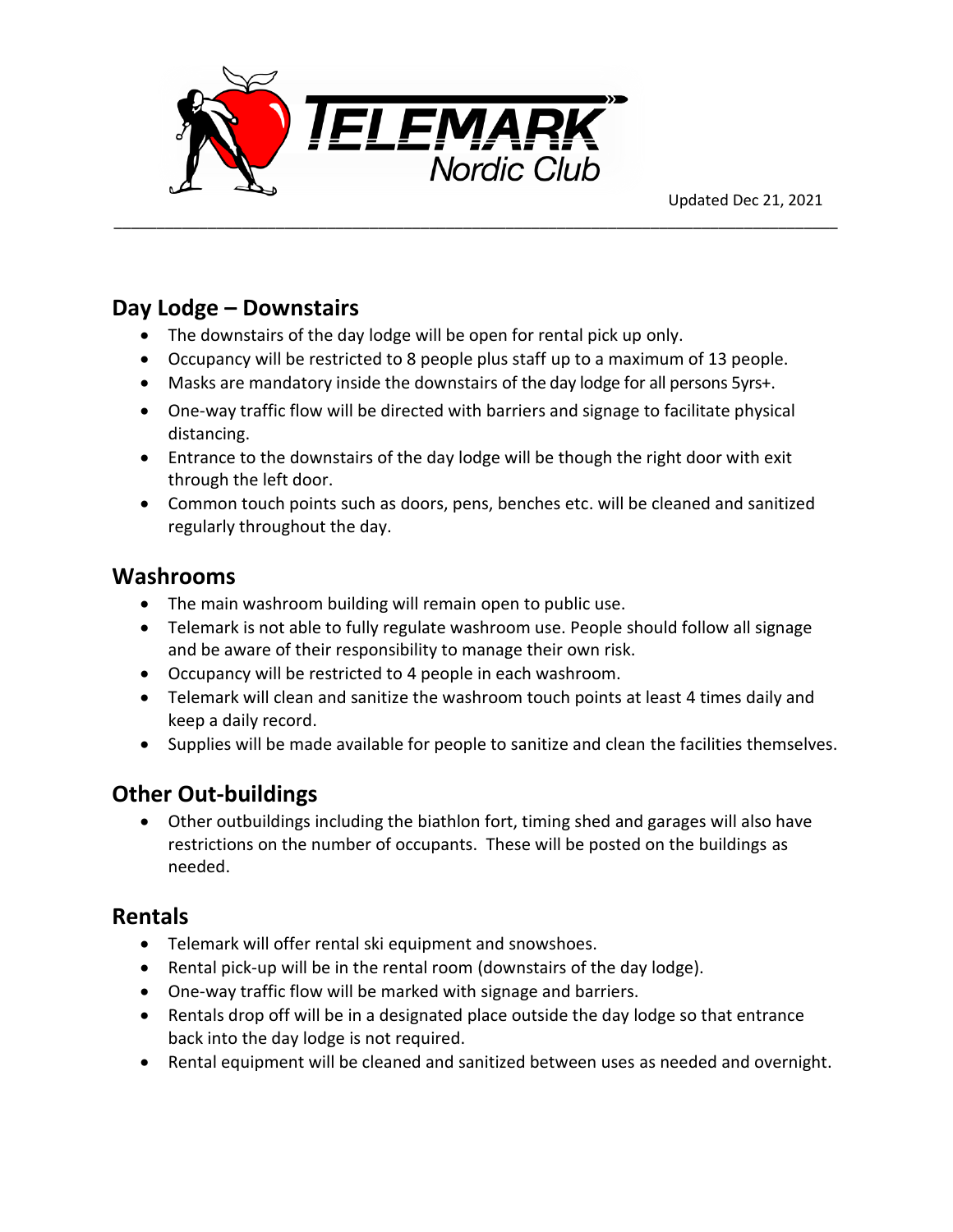

# **School Groups**

- The SD23 School program Gr 4-12 will be operating this year.
- Telemark will offer a program as normal to groups of up to 60 students for skiing or snowshoeing.

\_\_\_\_\_\_\_\_\_\_\_\_\_\_\_\_\_\_\_\_\_\_\_\_\_\_\_\_\_\_\_\_\_\_\_\_\_\_\_\_\_\_\_\_\_\_\_\_\_\_\_\_\_\_\_\_\_\_\_\_\_\_\_\_\_\_\_\_\_\_\_\_\_\_\_\_\_\_\_\_\_\_\_\_\_

- Masks must be worn by all students and teachers when picking up rental equipment indoors but masks will not be required when outdoors.
- School groups will meet at a designated safe spot outside the day lodge and pick up their rental equipment in small groups.
- A large trailer will be provided for school group so that the school groups have a place to warm- up and eat lunch which is not in the normal open public places within the day lodge.
- School groups will follow the current Provincial [Return to Sport Restart 2.0 rules](extension://elhekieabhbkpmcefcoobjddigjcaadp/viewer.html?pdfurl=https%3A%2F%2Fwww.viasport.ca%2Fsites%2Fdefault%2Ffiles%2FReturn_to_Sport_Restart_2.0_December_10-21.pdf&clen=119746&chunk=true)

#### **Public Lessons**

- Telemark will offer public lessons.
- Online booking and payment of lessons will be available and encouraged.
- Lessons will have a maximum of 6 participants.
- Larger groups may be allowed for immediate family groups.
- Physical distancing will be enforced by the instructor at all times.
- Students will meet at a designated safe spot outside the day lodge.
- Masks will not need to be worn during the lesson as long as physical distancing is occurring.
- People will be asked to do a self assessment health check before coming to their lesson. This is the same requirement of all Telemark program participants.

# **Tobogganing**

- Tobogganing will be allowed in two designated areas.
- The main hill beside the day lodge will be open for tobogganing but the terrain will be reduced to allow for better physical distancing at the crowded entrance to the day lodge area.
- The Terrain Park past the West end of the stadium area will be open for Tobogganing.
- Telemark will not provide common toboggans. People must supply their own toboggans and all toboggans must be taken and not left behind for common use.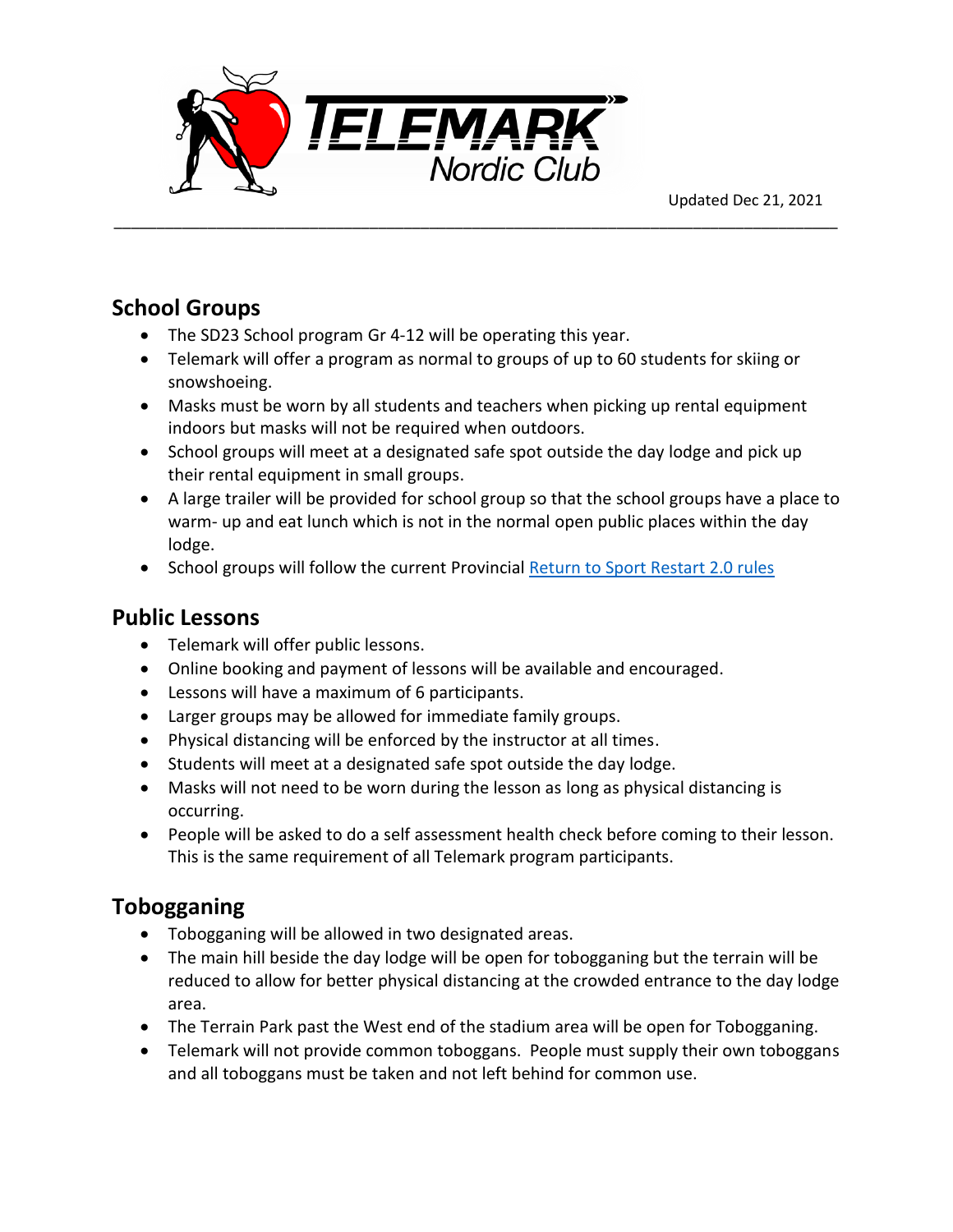

#### **Programs**

• Telemark will be running its Youth, Racing and Masters' programs according to Provincial Sport Guidelines and following the most up to date protocols for sport as communicated through [Viasport's Restart](https://www.viasport.ca/return-sport) Plan. These requirements are also summarized on the [CCBC website.](https://www.crosscountrybc.ca/covid-19)

\_\_\_\_\_\_\_\_\_\_\_\_\_\_\_\_\_\_\_\_\_\_\_\_\_\_\_\_\_\_\_\_\_\_\_\_\_\_\_\_\_\_\_\_\_\_\_\_\_\_\_\_\_\_\_\_\_\_\_\_\_\_\_\_\_\_\_\_\_\_\_\_\_\_\_\_\_\_\_\_\_\_\_\_\_

- All Telemark program participants are expected to follow the facility protocols in this facilities COVID safety plan.
- Telemark programs have adopted and will following the specific Provincial Sport Plans Cross Country BC [Return to Sport](https://www.crosscountrybc.ca/sites/default/files/documents/2021Sept14ReturnToSportCOVID-19SafetyPlan-CrossCountryBC.pdf) Plan and the [Biathlon BC Stage 3 Return to Sport Plan.](http://biathlonbc.ca/safe-sport/covid-19-resources/)
- Telemark has taken these plans and adapted them to meet our own needs using a [Telemark Specific Plan.](https://race.teamtelemark.ca/return-to-sport-summer-plan/) Telemark's specific plan meets or exceeds the Provincial Sport Plan requirements.

# **Staff**

- Telemark operational staff will follow the terms of this safety plan and be expected to help enforce mask rules, occupancy rules, traffic flow etc.
- Staff will be trained and provided with appropriate PPE.
- When dealing with the public staff will generally be behind the counter and will always wear a mask.
- All staff will do a BC Covid-19 Self-Assessment before work and will be asked to not come to work if they are not feeling well or exhibiting symptoms of COVID or other communicable diseases.
- Common touch points for staff in the day lodge will be cleaned and sanitized regularly.
- Staff will work in specific areas to avoid crowding together or congregating in indoor common areas. In addition, lunch breaks will be staggered so that lunch is taken individually.
- The grooming staff will be provided the tools necessary for cleaning and sanitizing of the Pisten Bully grooming machine and common tools.

# **First Aid**

In the event that first aid is required to be administered during an activity, all persons attending to the injured individual must first put on a mask and gloves. Telemark will follow the WorkSafeBC [Occupational First Aid Attendant Protocols](file:///C:/Users/mandn/Downloads/ofaa-protocols-covid-19-pdf-en.pdf) during the COVID-19 pandemic.